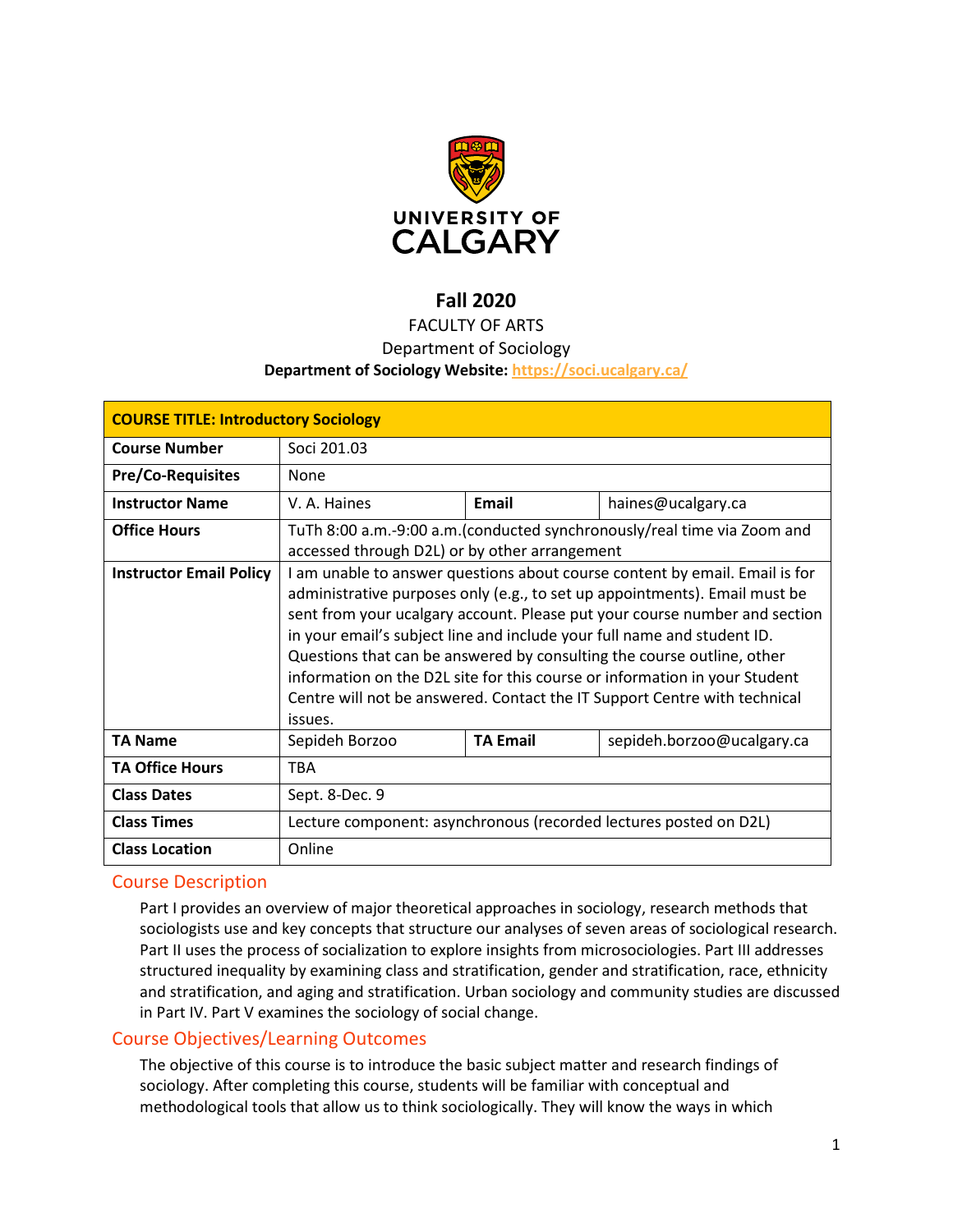Canadian society is stratified and be able to link these forms of structured inequality to global patterns of stratification. They will understand how thinking sociologically can inform choices we make in everyday life and in policy debates.

### Course Format

Lecture component: Asynchronous. Recorded lectures will be posted on D2L on Tuesdays and Thursdays. An abbreviated set of PowerPoint slides for each major topic will be posted on D2L in advance of recorded lectures for this topic. These PowerPoint slides are not a substitute for asynchronous lectures or required readings. They are designed to guide your engagement of required readings, note taking on lectures and preparation for examinations.

Examination component: Examinations must be written as scheduled on the course outline. Learning Resources

#### Required textbook

Available in two formats through the UCalgary Bookstore

Custom Textbook for SOCI 201 – V. Haines. Macionis/Gerber. Sociology, 9th CDN (hardcopy)

eBook: Sociology, Ninth Canadian Edition (Macionis and Gerber) ISBN: 9780134644714

Virtual Q and A discussions on D2L (Discussions) and online office hours conducted through Zoom and accessed through D2L

Questions about course content (required readings and lectures) can be addressed asynchronously via virtual Q and A discussions on D2L (Discussions) moderated by your Graduate Teaching Assistant and synchronously via online office hours conducted through Zoom and open to all students simultaneously. These resources provide opportunities for student interaction and engagement with other students, the Graduate Teaching Assistant and the course instructor. Please start with the discussions, using them to post any questions you have about the content of our class. Be sure to check discussions before raising questions in office hours.

Involvement in virtual Q and A discussions or in synchronous scheduled office hours is not required.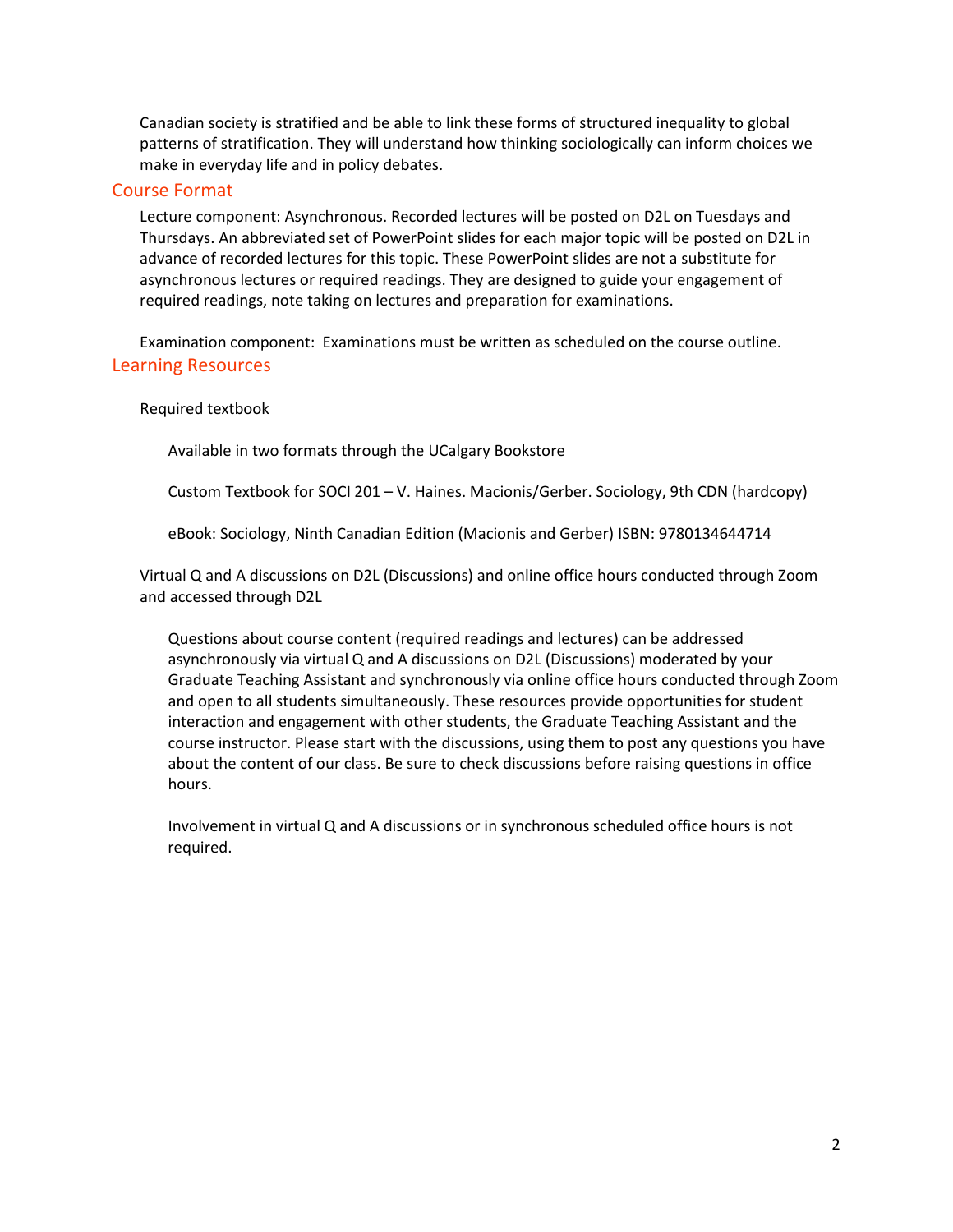## Learning Technologies and Requirements

There is a D2L site for this course which contains all class resources and materials (see D2L.ucalgary.ca). Please make sure that you are familiar with your D2L shell by the first day of classes, including procedures for accessing YuJa through your D2L shell. You should also be familiar with procedures for accessing Discussions and Zoom through your D2L shell—should you wish to make use of these resources. You can find a helpful guide from the Taylor Institute for Teaching and Learning on how to access and use D2L here:<https://elearn.ucalgary.ca/getting-started-with-d2l-students> In order to engage successfully in their learning experiences at the University of Calgary, students taking online, remote and blended courses are required to have reliable access to the following technology: A computer with a supported operating system, as well as the latest security, and malware updates;

- A current and updated web browser;
- Webcam (built-in or external);
- Microphone and speaker (built-in or external), or headset with microphone;
- Current antivirus and/or firewall software enabled;
- Broadband internet connection.

Most current laptops will have a built-in webcam, speaker and microphone. Contact the IT Support Centre with technical issues.

## Schedule of Lectures and Required Readings

Background: first day of classes = Sept. 8; recognized holidays (university closed) = Sept. 7, Oct. 12, Nov. 11; term break (no classes) = Nov. 8-14; last day of classes = Dec. 9

The following is a brief summary of the dates when recorded lectures for major topics will be available on D2L and the required topic-specific readings from both textbook formats. Readings from Custom Textbook for SOCI 201 – V. Haines are in red. Readings from eBook – Sociology are in green. Exclusions apply to readings from both textbook formats and are in black. Minor departures from this schedule may occur.

A learning activities template for engaging required readings and lectures can be found at the beginning of the PowerPoint slides for each topic on the course outline. It is designed to help you stay on top of material presented in required readings and lectures, integrate your learning within and across topics, think critically, and check your understanding.

### **PART I: THINKING SOCIOLOGICALLY**

| <b>Introduction (Sept. 8)</b>            |                           |
|------------------------------------------|---------------------------|
| <b>Chapter 1: 3-17</b>                   | <b>Chapter 1: 3-17</b>    |
| Sociological Theories (Sept. 8)          |                           |
| <b>Chapter 1: 17-25</b>                  | <b>Chapter 1: 17-25</b>   |
| <b>Chapter 4: 104-117</b>                | <b>Chapter 4: 98-111</b>  |
| <b>Chapter 6:158-162</b>                 | <b>Chapter 6: 148-152</b> |
| Sociological Research Methods (Sept. 15) |                           |
| <b>Chapter 2:32-63</b>                   | <b>Chapter 2: 30-61</b>   |
| <b>Key Concepts (Sept. 22)</b>           |                           |
| <b>Chapter 3:65-89</b>                   | <b>Chapter 3: 62-85</b>   |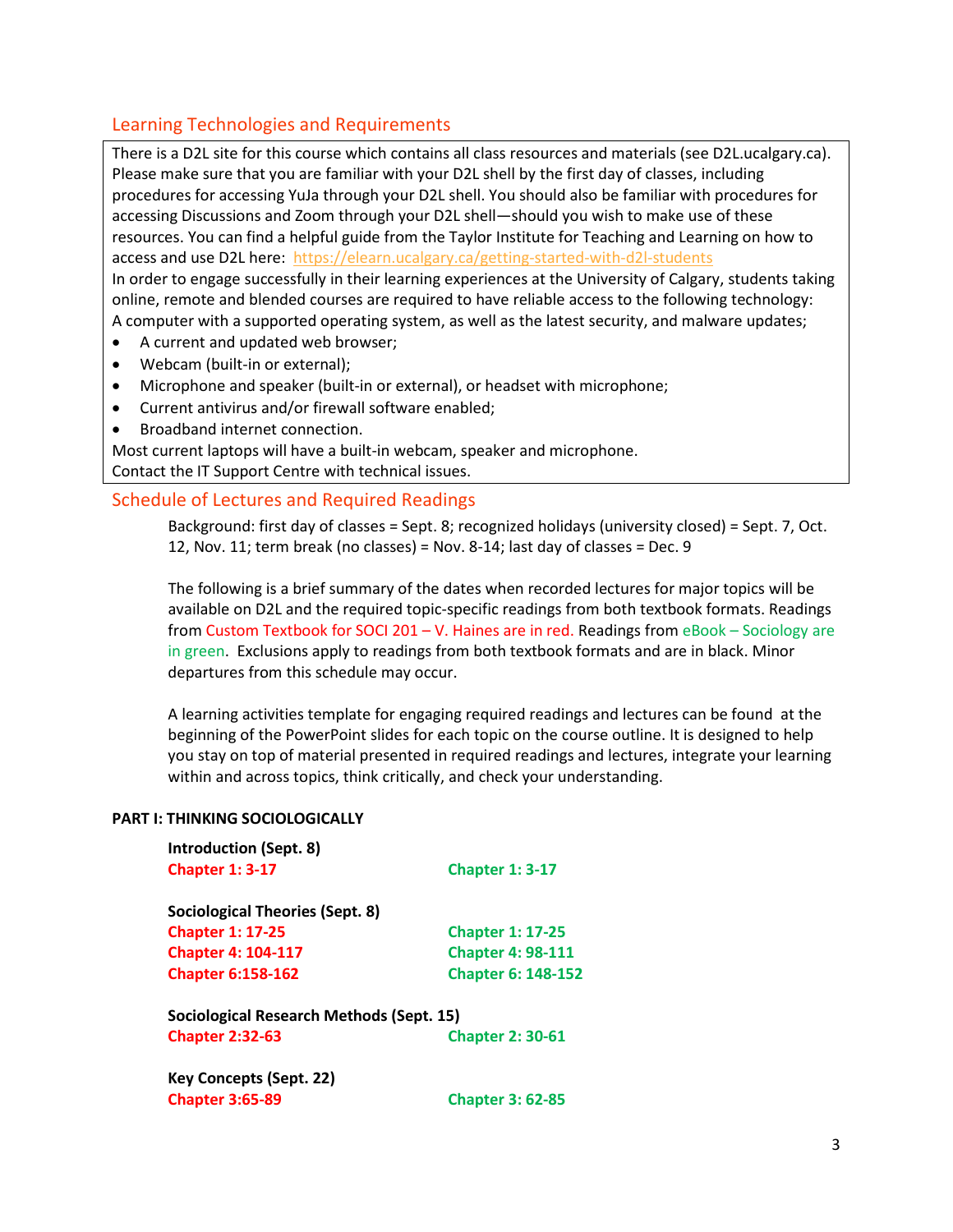**Exclusions**: Multiculturalism, Counterculture, Cultural Change, A Global Culture? Evolution and Culture: Sociobiology

**Chapter 6:154-158 Chapter 6: 144-148**

#### **PART II: MICROSOCIOLOGY**

#### **Socialization through the Life Course (Sept. 24)**

#### **Chapter 5:124-149 Chapter 5: 116-141**

**Exclusions**: Sigmund Freud's Elements of Personality; Jean Piaget's Theory of Cognitive Development; Lawrence Kohlberg's Theory of Moral Development; Erik H. Erikson's Eight Stages of Development

**Chapter 13:368-374 Chapter 20:566-572**

#### **PART III: STRUCTURED INEQUALITY**

**Class and Stratification (Oct. 1) Chapter 7:177-199 Chapter 10: 255-277 Chapter 8:202-230 Chapter 11: 278-305 Chapter 13:367-368, 372-382, 384-387 Chapter 20: 656-566, 570-580, 582-585 Exclusions**: Education: Looking Ahead

#### **Gender and Stratification (Oct. 13)**

**Chapter 10:264-298 Chapter 13: 334-368 Exclusions**: Violence against Women, Sexual Harassment, Pornography

#### **Race, Ethnicity and Stratification (Oct. 27)**

**Chapter 3:80-84 Chapter 3:76-79**

## **Chapter 11:301-326 Chapter 14: 369-398**

**Exclusions**: Theories of Prejudice; The Québécois: From New France to the Quiet Revolution and Beyond

**Aging and Stratification (Nov. 3) Chapter 14:396-400, 403 Chapter 22: 622-626, 629 Chapter 12:333-359 Chapter 15: 399-425 Exclusions**: Death and Dying, except Aging: Looking Ahead

#### **PART IV: URBAN SOCIOLOGY AND COMMUNITY STUDIES**

**Communities and Urbanization (Nov. 24) Chapter 14:404-412, 421-422 Chapter 22: 630-638, 647-648**

**Chapter 9:233-259 Chapter 12: 307-333**

## **PART V: THE SOCIOLOGY OF SOCIAL CHANGE**

**Classical Theories of Social Change, Global Stratification and Modern Theories of Social Change (Dec. 1) Chapter 3:85-86 Chapter 3: 81-82 Chapter 15:431-457 Chapter 24: 681-701 Chapter 4:98-103, 109-121 Chapter 4: 92-97, 103-115**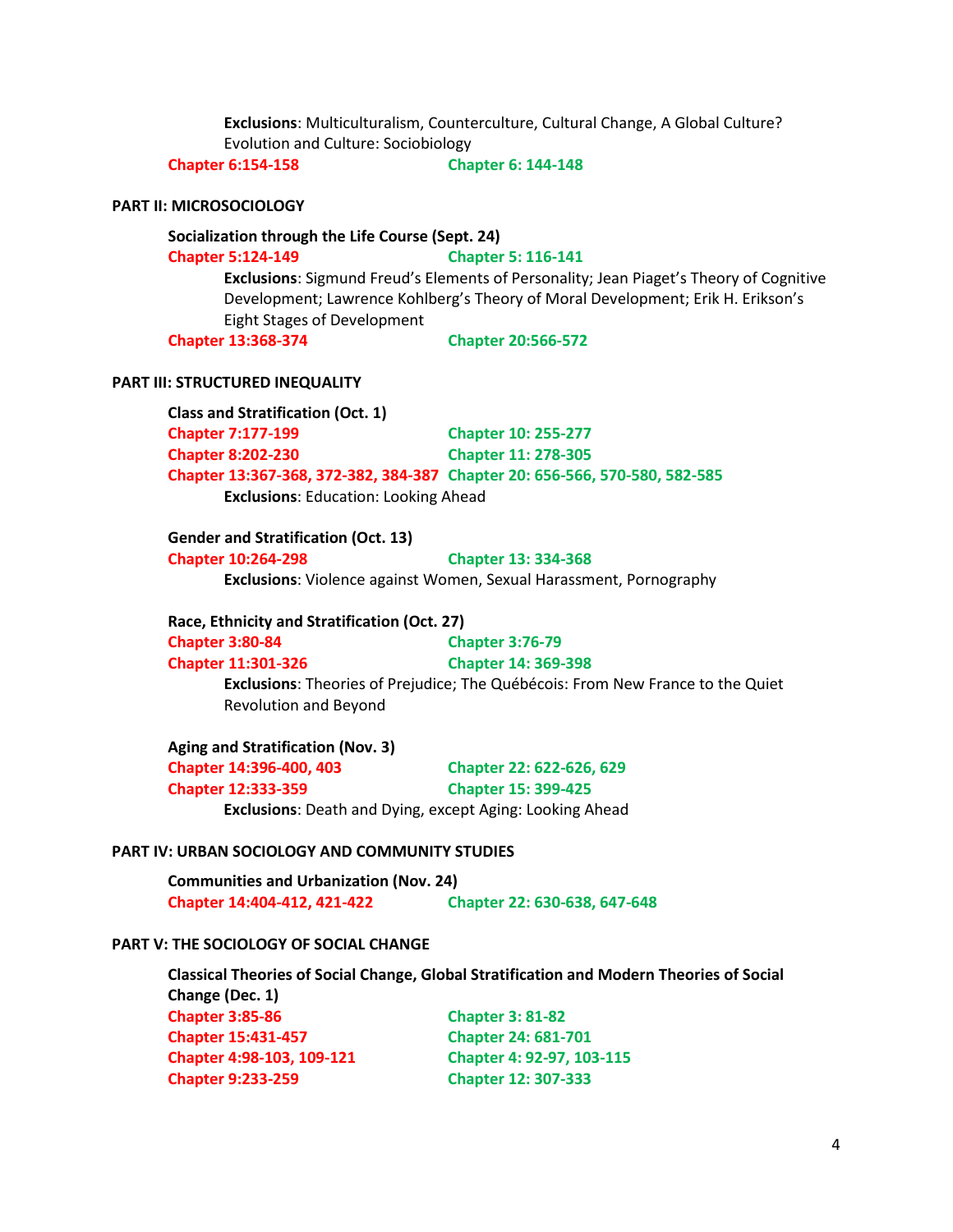## Methods of Assessment and Grading Weights

Examinations are timed examinations delivered through the D2L quiz function. They cover material presented in lectures and required readings. Type of examination: multiple choice and true/false.

Examinations are closed-book examinations (i.e. required readings, recorded lectures, PowerPoint slides posted on D2L, and notes cannot be used when taking the examination). Examinations must be taken individually (i.e. sharing exam questions, exam answers or any other information with other students in the class is not permitted). Any violations are subject to investigation under the UofC Student Non-Academic Misconduct Policy. For more information, click here:https://www.ucalgary.ca/policies/files/policies/non-academic-misconduct-policy.pdf.

#### Composition of Final Grade

| <b>Examination One</b>   | 20% |
|--------------------------|-----|
| <b>Examination Two</b>   | 25% |
| <b>Examination Three</b> | 25% |
| <b>Final Examination</b> | 30% |

#### Examination One Information

Focal topics: Introduction, Sociological Theories, Sociological Research Methods

Examination One will be available for 24 hours from 8:00 a.m. on Sept. 29 to 8:00 a.m. on Sept. 30. Once you start Examination One you will have 75 minutes to complete it. Only one attempt at the examination is allowed.

Examination One can be written only as scheduled on the course outline. Access to all other online course materials will be blocked during this 24 hour period.

#### Examination Two Information

Focal topics: Key Concepts, Socialization through the Life Course; Class and Stratification

NOTE: Some questions bring in material covered on Examination One.

Examination Two will be available for 24 hours from 8:00 a.m. on Oct. 20 to 8:00 a.m. on Oct. 21. Once you start Examination One you will have 75 minutes to complete it. Only one attempt at the examination is allowed.

Examination Two can be written only as scheduled on the course outline. Access to all other online course materials will be blocked during this 24 hour period.

#### Examination Three Information

Focal topics: Gender and Stratification; Race, Ethnicity and Stratification; Aging and Stratification (Preparing the Way)

NOTE: Some questions bring in material covered on Examination One or Examination Two.

Examination Three will be available for 24 hours from 8:00 a.m. on Nov. 17 to 8:00 a.m. on Nov 18. Once you start Examination One you will have 75 minutes to complete it. Only one attempt at the examination is allowed.

Examination Three can be written only as scheduled on the course outline. Access to all other online course materials will be blocked during this 24 hour period.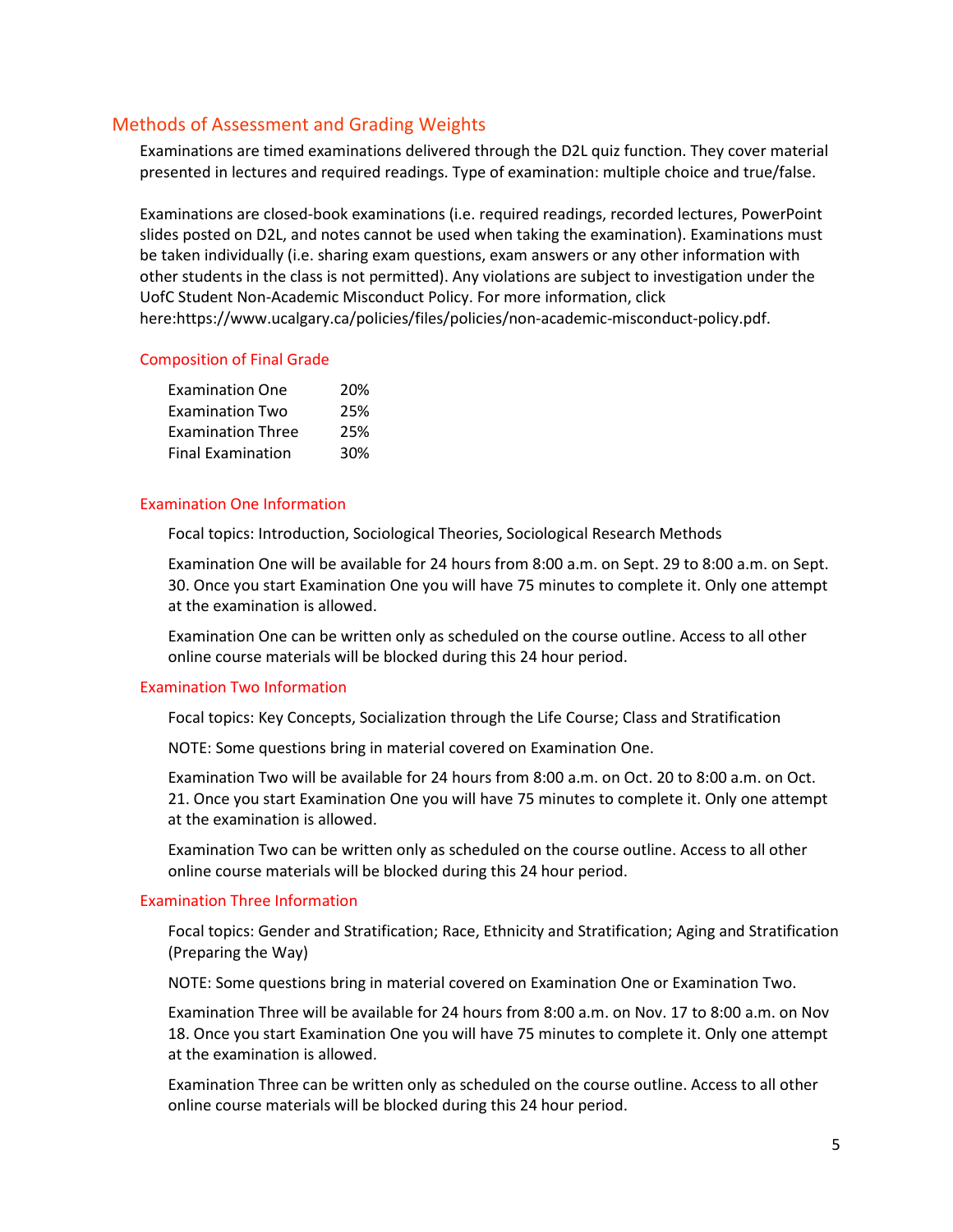#### Final Examination Information

Focal topics: Aging and Stratification (Access to Income, Consequences of an Aging Population, Future of Government Programs for the Elderly); Communities and Urbanization; Classical Theories of Social Change, Global Stratification, Modern Theories of Social Change

NOTE: Some questions bring in material covered on Examination One, Examination Two or Examination Three.

The Final Examination will be scheduled by the Registrar's Office. It will be available a 24 hour period ending with the registrar-scheduled time. Once you start the Final Examination you will have 90 minutes to complete it. Only one attempt at the examination is allowed.

Unless a Deferred Final Examination is granted by the Registrar's Office, the Final Examination can be written only as scheduled by the Registrar. Access to all other online course materials will be blocked during this 24 hour period.

## Grading Scale

| Grade     | Percent range | <b>Grade Point Value</b> | <b>Description</b>                                                                     |
|-----------|---------------|--------------------------|----------------------------------------------------------------------------------------|
| $A+$      | $90 - 100\%$  | 4.0                      | Outstanding performance                                                                |
| A         | $85 - 89%$    | 4.0                      | <b>Excellent performance</b>                                                           |
| А-        | $80 - 84%$    | 3.7                      | Approaching excellent performance                                                      |
| $B+$      | $77 - 79%$    | 3.3                      | Exceeding good performance                                                             |
| B         | $73 - 76%$    | 3.0                      | Good performance                                                                       |
| <b>B-</b> | $70 - 72%$    | 2.7                      | Approaching good performance                                                           |
| $C+$      | $67 - 69%$    | 2.3                      | Exceeding satisfactory performance                                                     |
| C         | $63 - 66%$    | 2.0                      | Satisfactory performance                                                               |
| $C -$     | $60 - 62%$    | 1.7                      | Approaching satisfactory performance                                                   |
| D+        | $55 - 59%$    | 1.3                      | Marginal pass. Insufficient preparation for<br>subsequent courses in the same subject. |
| D         | $50 - 54%$    | 1.0                      | Minimal Pass. Insufficient preparation for<br>subsequent courses in the same subject.  |
| F         | 49% or <      | 0                        | Failure. Did not meet course requirements.                                             |

Letter grades will be assigned and submitted to the registrar based on the following scale:

Fractions of 0.5% or higher are rounded up.

### Absences and Deferrals

Students who miss class assessments (Examination One, Examination Two, Examination Three) should inform their instructor as soon as possible and request an excused absence for the missed examination. If the reason provided for the absence is acceptable and an excused absence is received, the percentage weight of a missed examination will be transferred to the other course components. Requests for an excused absence for Examination One, Examination Two or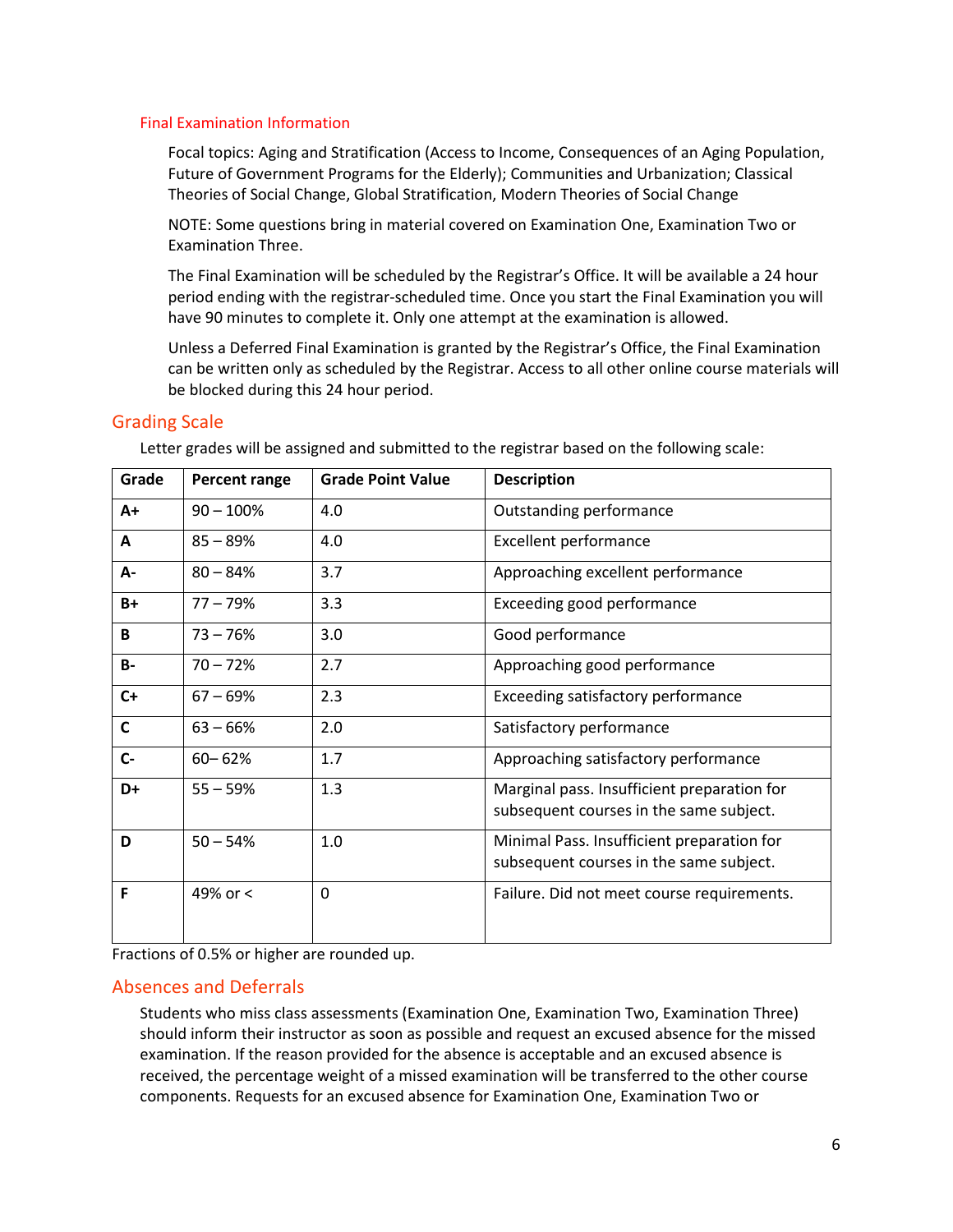Examination Three must be submitted within 15 days of the date of the examination. **NOTE: There are no "make up" tests for Examination One, Examination Two or Examination Three.**

**Deferred Final Exam Form:** Please note that requests to defer a Registrar scheduled final exam are dealt with through the Registrar's Office. Further information can be found at: <https://www.ucalgary.ca/registrar/exams/deferred-exams>Access to all online course materials will be blocked during the Deferred Final Examination.

**Deferred Term Work Form:** Deferral of term work past the end of a term requires a form to be filled out by the student and submitted, along with any supporting documentation, to the instructor. The form is available at:

<https://live-ucalgary.ucalgary.ca/sites/default/files/teams/14/deferral-of-term-work-2020.pdf> Once an extension date has been agreed between instructor and student, the instructor will email the form to the Faculty of Arts Program Information Centre (ascarts@ucalgary.ca) for approval by the Associate Dean.

## Handing in Papers, Assignments

- 1. The main Sociology Department office does not deal with any course-related matters. Please speak directly to your instructor.
- 2. **Protection of Privacy:** The Freedom of Information and Protection of Privacy (FOIPP) legislation does not allow students to retrieve any course material from public places. Anything that requires handing back will be returned directly during class or office hours. If students are unable to pick up their assignments from the instructor, they can provide the instructor with a stamped, self-addressed envelope to be used for the return of the assignment. Private information related to the individual student is treated with the utmost regard by the faculty at the University of Calgary
- 3. Final grades are not posted by the Sociology Department. They are only available online.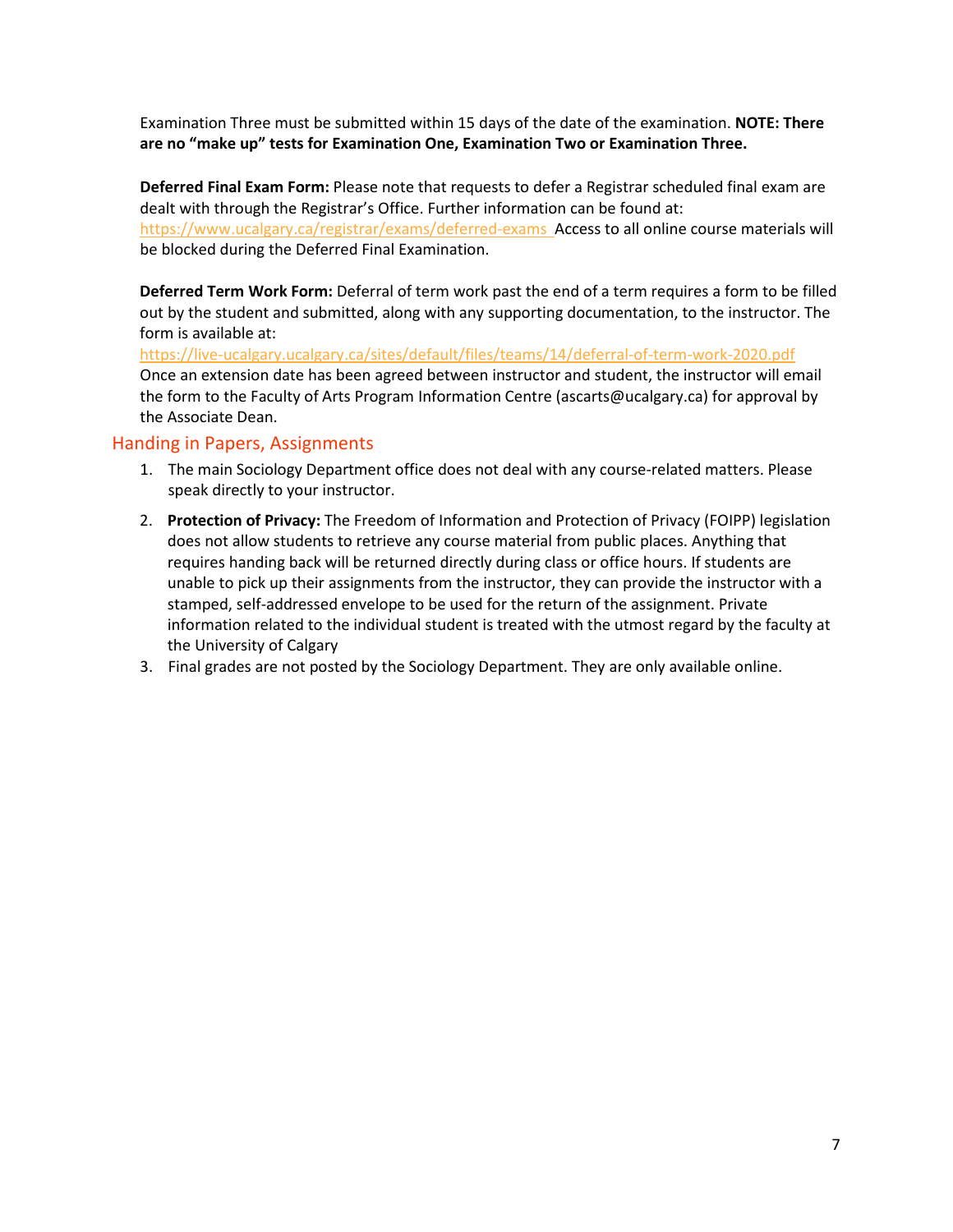## Guidelines for Office Hours conducted through Zoom

Zoom is a video conferencing program that will allow us to meet as a group at specific times for "live" office hours. Zoom links and passwords are only for students registered in the course. Do not share them with others or on any social media platforms. These Zoom sessions will not be recorded.

Students who are unable to attend scheduled office hours should send me an email that includes a screengrab of their class schedules. Other arrangements will be made. These Zoom sessions will not be recorded.

You can find out how to access Zoom in your course D2L shell a[t https://elearn.ucalgary.ca/joining-a](https://elearn.ucalgary.ca/joining-a-zoom-meeting-in-d2l/)[zoom-meeting-in-d2l/](https://elearn.ucalgary.ca/joining-a-zoom-meeting-in-d2l/)

The use of video conferencing programs relies on participants to act ethically, honestly and with integrity; and in accordance with the principles of fairness, good faith, and respect (as per the [Code of](https://www.ucalgary.ca/policies/files/policies/code-of-conduct.pdf)  [Conduct\)](https://www.ucalgary.ca/policies/files/policies/code-of-conduct.pdf). When entering Zoom sessions, you play a role in helping create an effective, safe and respectful learning environment. Please be mindful of how your behaviour in these sessions may affect others. Participants are required to use names officially associated with their UCID (legal or preferred names listed in the Student Centre) when engaging in these activities. Instructors/moderators can remove those whose names do not appear on class rosters. Non-compliance may be investigated under relevant University of Calgary conduct policies (e.g.[, Student Non-Academic Misconduct Policy\)](https://ucalgary.ca/policies/files/policies/non-academic-misconduct-policy.pdf). If participants have difficulties complying with this requirement, they should email the instructor of the class explaining why, so the instructor may consider whether to grant an exception, and on what terms. For more information on how to get the most out of your zoom sessions visit:

<https://elearn.ucalgary.ca/guidelines-for-zoom/> .

### Research Ethics

Students are advised that any research with human subjects – including any interviewing (even with friends and family), opinion polling, or unobtrusive observation – must have the approval of the Faculty Ethics Committee. In completing course requirements, students must not undertake any human subjects research without discussing their plans with the instructor, to determine if ethics approval is required.

## Copyright Legislation

All students are required to read the University of Calgary policy on Acceptable Use of Material Protected by Copyright [\(https://www.ucalgary.ca/policies/files/policies/acceptable-use-of-material](https://www.ucalgary.ca/policies/files/policies/acceptable-use-of-material-protected-by-copyright-policy.pdf)[protected-by-copyright-policy.pdf\)](https://www.ucalgary.ca/policies/files/policies/acceptable-use-of-material-protected-by-copyright-policy.pdf) and requirements of the Copyright Act [\(https://laws](https://laws-lois.justice.gc.ca/eng/acts/C-42/index.html)[lois.justice.gc.ca/eng/acts/C-42/index.html\)](https://laws-lois.justice.gc.ca/eng/acts/C-42/index.html) to ensure they are aware of the consequences of unauthorized sharing of course materials (including instructor notes, electronic versions of textbooks etc.). Students who use material protected by copyright in violation of this policy may be disciplined under the Non-Academic Misconduct Policy.

## Instructor Intellectual Property

Course materials created by professor(s) (including course outlines, presentations, lectures and PowerPoint slides in these lectures, posted notes, posted PowerPoint slides, labs, case studies, assignments and exams) remain the intellectual property of the professor(s). These materials may NOT be reproduced, redistributed or copied without the explicit consent of the professor. The posting of course materials to third party websites such as note-sharing sites without permission is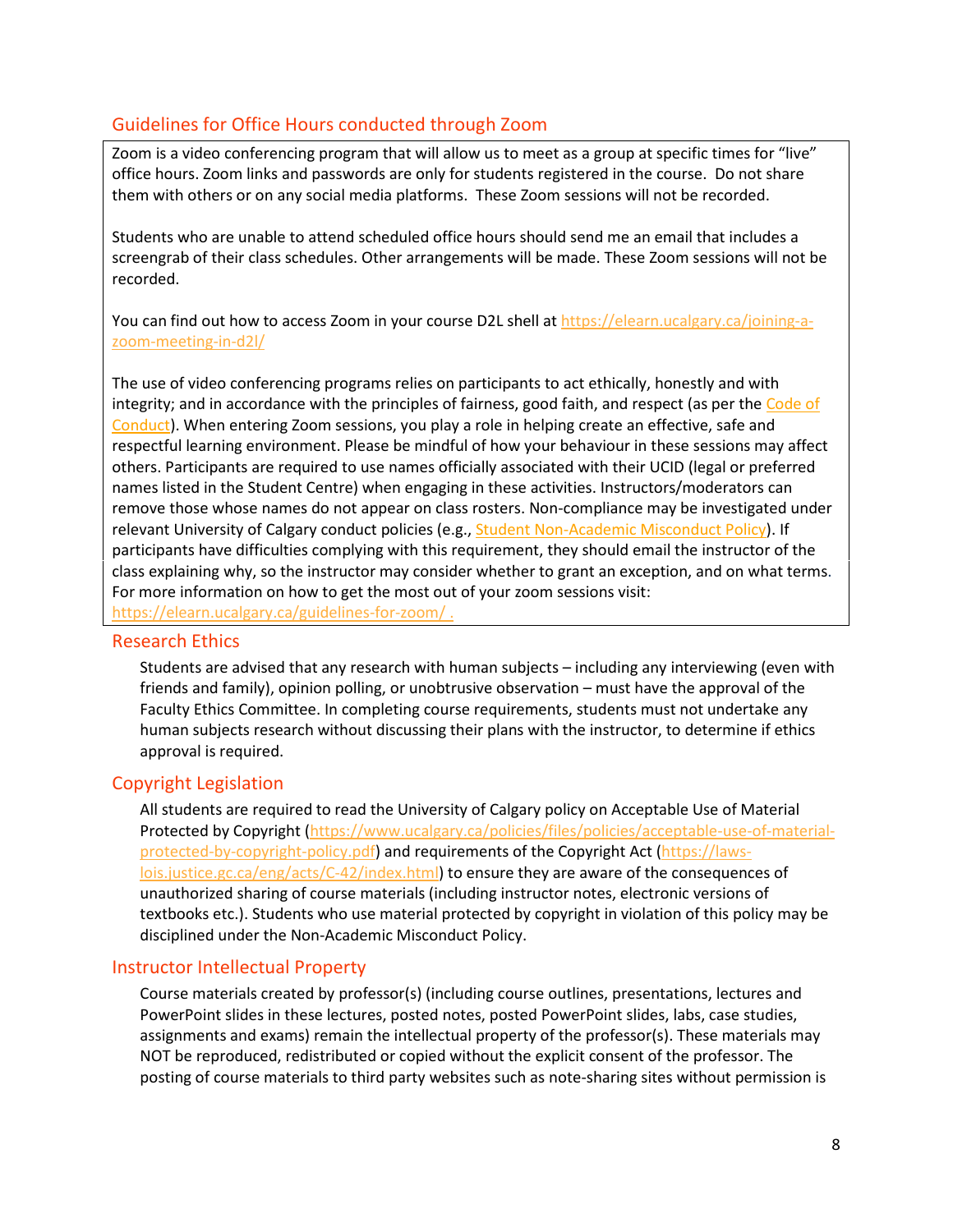prohibited. With the exception of exams, sharing of extracts of these course materials with other students enrolled in the course at the same time may be allowed under fair dealing.

#### Recording of Lectures

Note that the audio or video recording of asynchronous (recorded) lectures and taking screengrabs of PowerPoint slides in these lectures are not permitted without explicit authorization. The nonauthorized media recording of lectures is inconsistent with the Code of Conduct and may result in discipline in accordance with the Student Non-Academic Misconduct Policy and Procedure. For more information click here: [https://www.ucalgary.ca/policies/files/policies/non-academic-misconduct](https://www.ucalgary.ca/policies/files/policies/non-academic-misconduct-policy.pdf)[policy.pdf.](https://www.ucalgary.ca/policies/files/policies/non-academic-misconduct-policy.pdf)

#### Sharing of Lecture Notes and Exam Questions

Note that publicly sharing lectures notes and exam questions on 3rd party sites such as OneClass, StudyBlue, Quizlet, Course Hero, etc. is not permitted. Note also that sharing exam questions with other students in the class is not permitted. Any violations are subject to investigation under the UofC Student Non-Academic Misconduct Policy. For more information, click here[:https://www.ucalgary.ca/policies/files/policies/non-academic-misconduct-policy.pdf.](https://www.ucalgary.ca/policies/files/policies/non-academic-misconduct-policy.pdf)

### Academic Misconduct

Please refer to the website listed below for information on University of Calgary policies on Plagiarism/Cheating/Other Academic Misconduct: <http://www.ucalgary.ca/pubs/calendar/current/k.html>

#### Academic Accommodation

Students seeking an accommodation based on disability or medical concerns should contact Student Accessibility Services; SAS will process the request and issue letters of accommodation to instructors. For additional information on support services and accommodations for students with disabilities, visit www.ucalgary.ca/access/. Students who require an accommodation in relation to their coursework based on a protected ground other than disability should communicate this need in writing to their Instructor. The full policy on Student Accommodations is available at: <http://www.ucalgary.ca/policies/files/policies/student-accommodation-policy.pdf>

Students needing an Accommodation based on a Protected Ground other than Disability, should communicate this need, preferably in writing, to the course instructor.

## Libraries & Cultural Resources

To contact your librarian or find out about the resources and services available to sociology students go to the Sociology Library guide[: https://library.ucalgary.ca/guides/sociology](https://library.ucalgary.ca/guides/sociology)

To access the main Library website go to: [https://library.ucalgary.ca](https://library.ucalgary.ca/)

## Wellness and Mental Health Resources

The University of Calgary recognizes the pivotal role that mental health plays in physical health, social connectedness and academic success, and aspires to create a caring and supportive campus community where individuals can freely talk about mental health and receive support when needed. We encourage you to explore the excellent mental health resources available throughout the university community, such as counselling, self-help resources, peer support or skills-building available through Student Wellness Services (Room 370 MacEwan Student Centre,